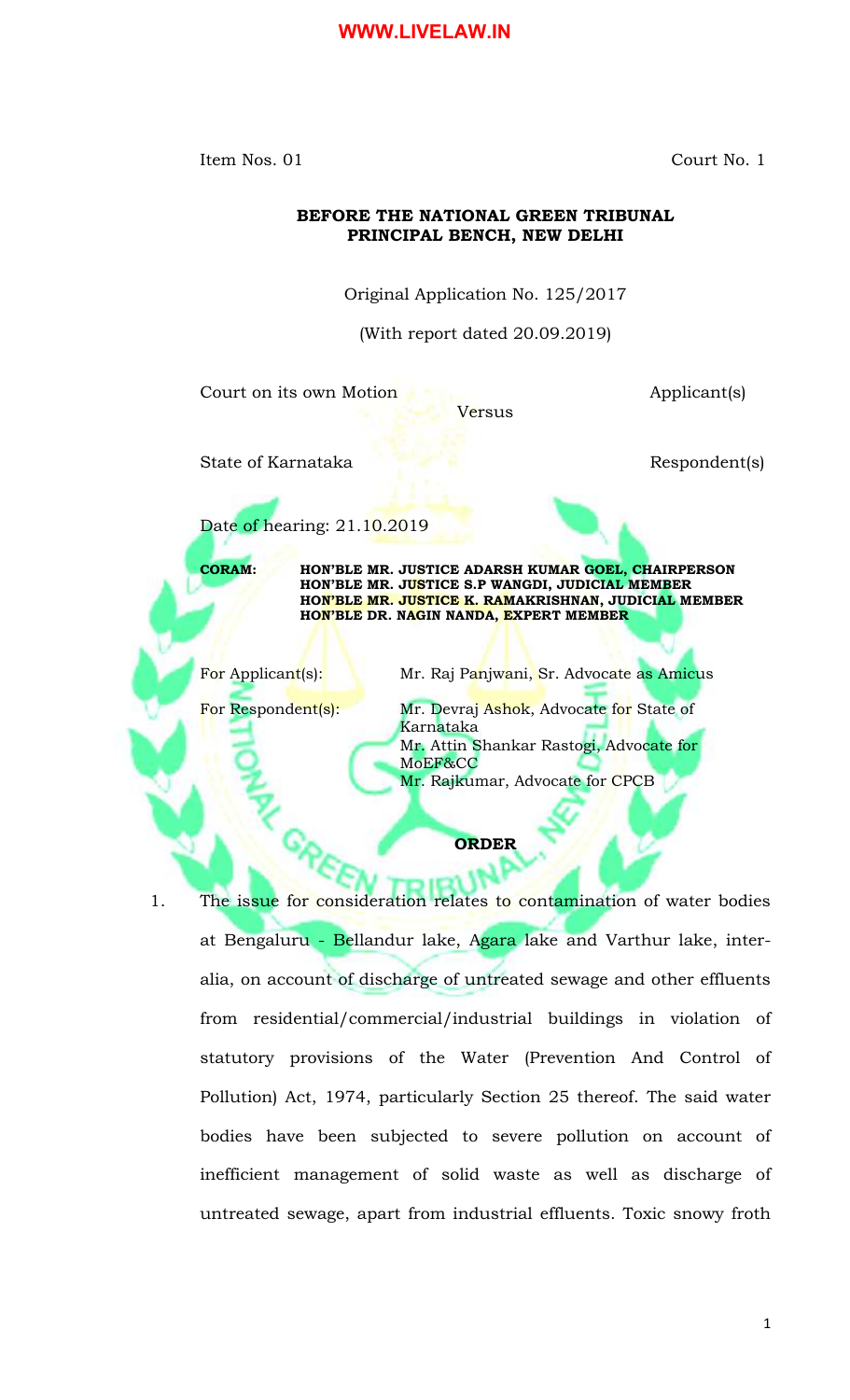was widely reported in the media having potential health hazard. The Bellandur lake is said to be 130 years old across 9,000 acres of land. The lake was habitat for several species of birds, reptiles and aquatic life which is now severely affected by pollution. This has also affected ground water recharge. Waste dumping has resulted in foul stench around the lake. The major cause for foam formation is considered to be the discharge of untreated sewage through open drains. Requisite de-silting of the lake has not been done from time to time nor have steps been taken to stop the flow of untreated sewage into the water bodies. There is also failure to prevent dumping of municipal solid waste and undertaking other requisite measures on Precautionary Principle', such as plantation around the Tank of the lake, fencing of the lake, providing screens in major storm drains to prevent carry over waste, construction of adequate STPs and other equipment.

2. The matter has been monitored by this Tribunal in the last five years by way of different orders.

3. Vide order dated 07.05.2015 in *Original Application No. 222/2014, The Forward Foundation Vs. State of Karnataka & Ors*., <sup>1</sup> the Tribunal dealt with the issue of encroachments around drains called Rajakaluves resulting in pollution of the water bodies and affecting the ecologically sensitive area of the above lakes. The Tribunal noted the order of the Karnataka High Court in *Environment Support Group and Another V. State of Karnataka*<sup>2</sup> appointing a Committee headed by Hon'ble Mr. Justice N.K. Patil to suggest remedial action to remove encroachments. The Central Government issued an advisory on the subject. Certain Projects were still allowed to be developed within the

 $\overline{\phantom{a}}$ 

<sup>1</sup> 2015 ALL (1) NGT REPORTER (2) (DELHI) 81

<sup>2</sup> Writ Petition No. 817/2008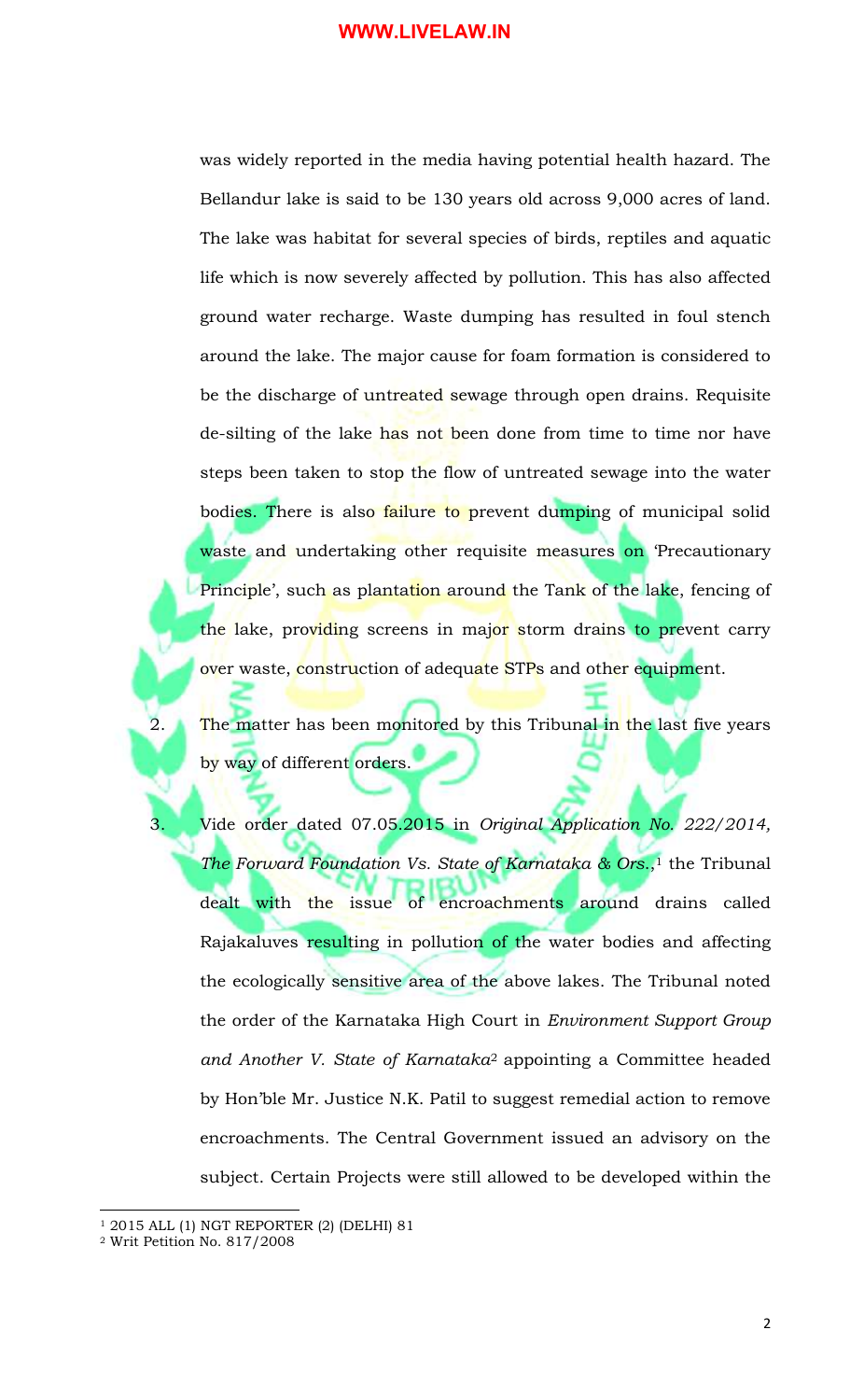prohibited range from the water bodies. The projects included Information Technology Park, residential apartments, malls, hotels and office buildings with or without Environmental Clearance.

- 4. After consideration of the matter and noticing encroachment on land by the land-mafia or otherwise and violation of environment norms, the Tribunal constituted a Committee to inspect the projects where encroachment was alleged on wetland and Rajakaluves and to submit a report about the adverse impact on the environment. The project proponents Mantri Techzone Private Limited, formerly called Manipal ETA P Ltd. and Core mind Software and Services Private Limited were required to pay compensation for damage to the environment. The said issue is said to be pending before the Hon'ble Supreme Court in *Civil Appeal No. 4829 of 2014 and 4832 of 2015*.
- 5. The report in pursuance of the above order was considered and the matter was then dealt with by judgment dated 04.05.2016 in *Forward Foundation & Ors v. State of Karnataka & Ors.*<sup>3</sup> The Tribunal directed that distance specified in the said order be maintained for any construction near the Rajakaluves, maintaining buffer/clean zone as no construction zone. STPs be upgraded to ensure that no untreated sewage is discharged in the water bodies. Water requirement in construction and operation phase should be assessed in advance. With regard to the project proponents being required to pay compensation for the damage to the environment and other matters, further directions were issued for restoration of the damage to the environment and further conditions being incorporated for the Environmental Clearance already granted.

 $\overline{a}$ 

<sup>3</sup> 2016 NGTR (2) PB 1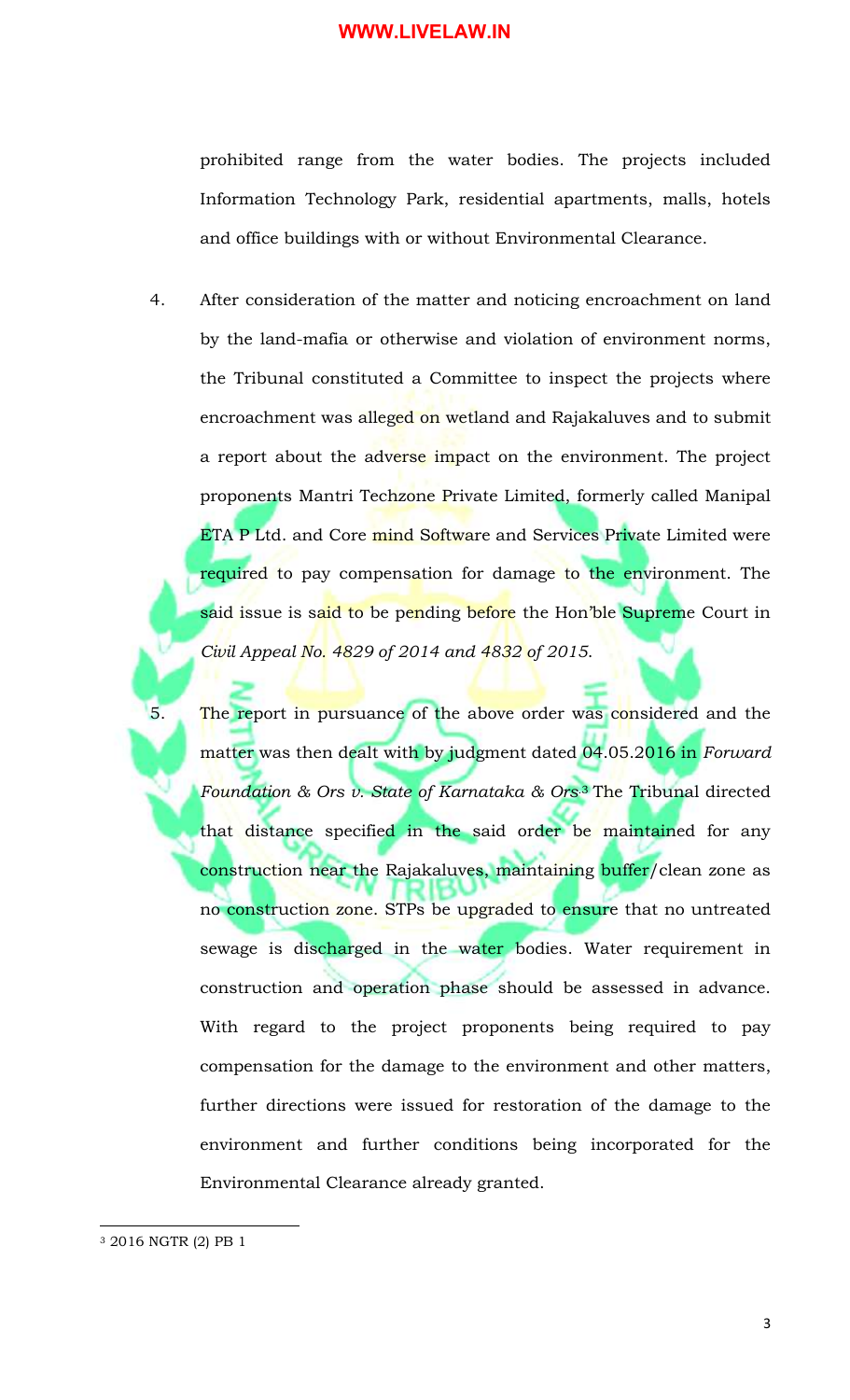- 6. Vide order dated 06.12.2018, there was further comprehensive review of the ground situation in the light of earlier orders and report of the Committee appointed by this Tribunal headed by Sh. Raj Panjwani, Sr. Advocate dated 31.05.2018. The said Committee visited the site on 14-15 April, 2018 and noted various fire incidents on account of burning of garbage and the extent of discharge of untreated waste water. The lake was found covered with a thick green cover with patches of foul smelling water. There was huge mounds of the deweeded hydrophytes along with plastic waste etc. There was no facility to do composting at the site. Wet compost had potential for further damage. Dumping of municipal solid waste particularly the C&D waste was taking place. CCTV cameras were installed at five places with the sign board prohibiting dumping of garbage. Eight home guards were also said to have been deployed apart from 18 marshals. Four watchtowers were being constructed. The conclusion of the Committee was that the authorities had neglected their duties and had done too little too late. Foam was being formed in the lakes due to sustained inflow of sewage. Large number of illegal immigrants had encroached the buffer zone on the lake. Untreated sewage was being discharged into the lake through storm water drains. Untreated sewage was flowing into the lake through Rajakaluves which had also been encroached.
- 7. The water quality had high level of "Oil and Grease (24.74 mg/l) high BOD, (148 mg/l) COD (315 mg/l) and Sulphide (4.0 mg/l). The Dissolved Oxygen is reported nil for all locations in Bellandur and Varthur lakes and their inlets." The study by the Indian Institute of Science, Bangalore found heavy metals in the lakes, sediments and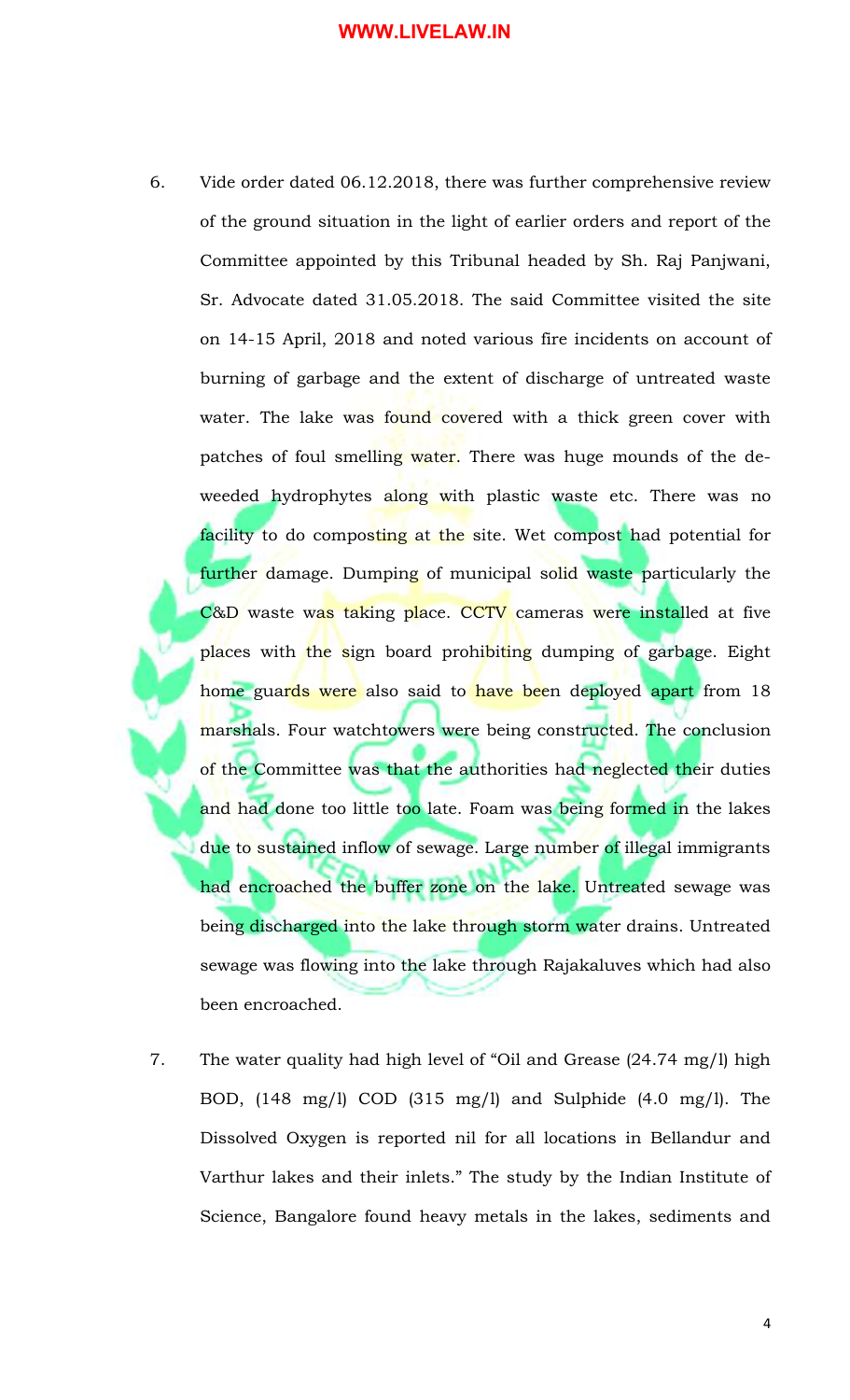water. 873 complexes were found to have been identified which required STPs of which 496 had established STPs. 326 projects did not have STPs, out of 326, 271 projects were discharging sewage in the sewers with permission of the BWSSB. The remaining 55 complexes did not have any STP. The direction of the Tribunal to remedy the situation had not been complied with in letter and spirit and untreated effluents and sewage indiscriminately continued to pollute the lakes.

8. Varthur Lake was downstream of Bellandur Lake which was the second largest lake of the city with catchment area of 279 sq. km. and 96 cascading interlinked lakes. The Committee observed a horrific site. A wide road had been constructed in the lake bed which was over a <mark>kilome</mark>ter long with an average width of 15 mts. and a depth of 4 mts. by using the debris.

## Finally, following recommendations were made:

- *"1. The crux of the present environmental disaster is indiscriminate discharge of untreated sewage into the lakes. Admittedly, currently approximately 183 MLD, if not more, of untreated sewage is being discharged into the lake. This is nothing short of a state of environmental emergency. Consequently, it is of utmost importance that the under construction and planned STPs are commissioned on a war footing. The Commission is of the view that there is no proper justification on the part of the authorities not to expedite the completion of the STPs as indicated particularly in respect of the 150 MLD K & C Valley STP. The authorities (BWSSB, BDA and KSPCB) must mobilize all available resources to ensure that the STPs are commissioned as expeditiously as possible preferably by March 2019 or within such time as this Hon'ble Tribunal may deem fit.*
- *2. Less Phosphorous means less weeds in the water body. One of the major source of Phosphate are*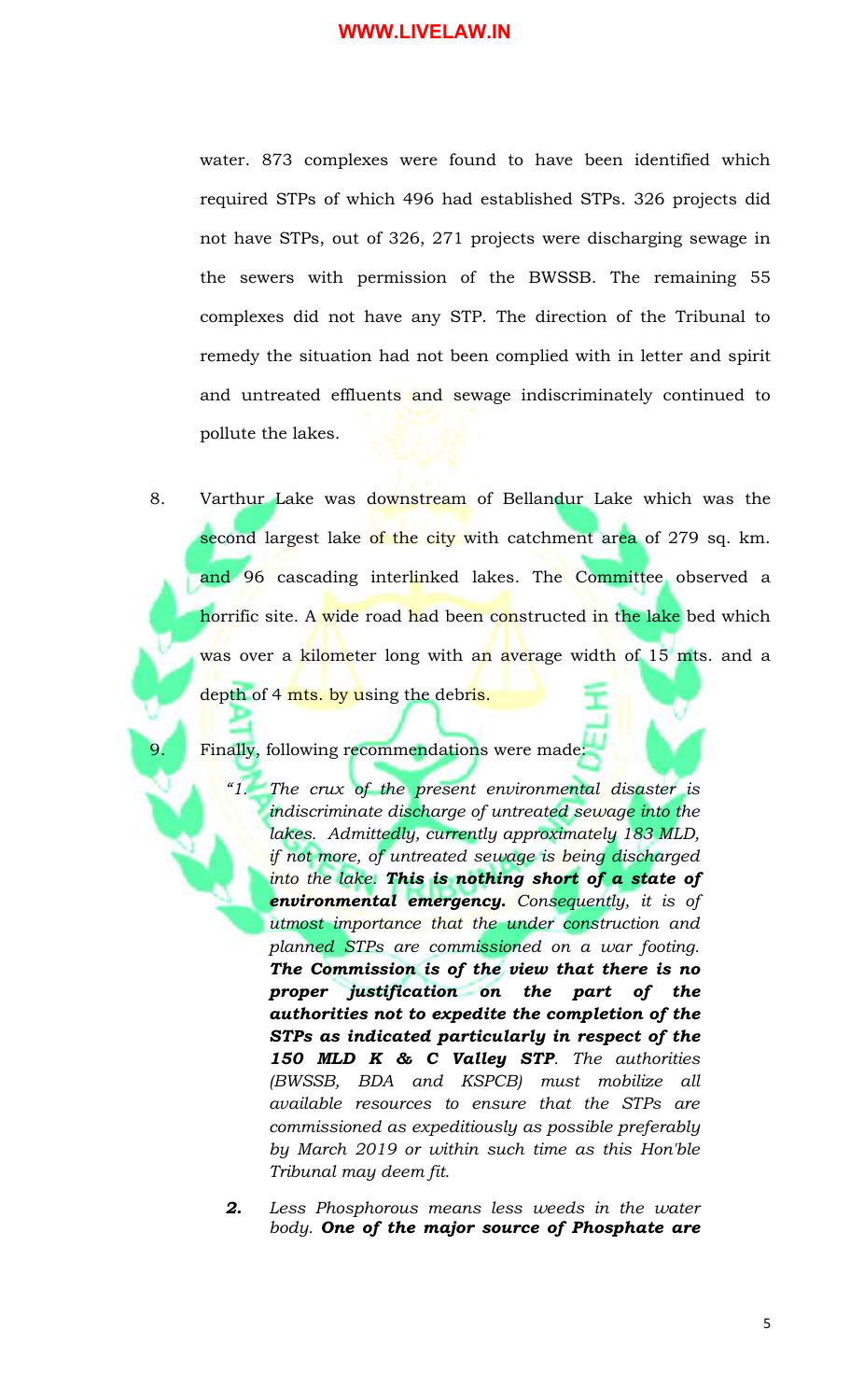*soaps and detergents. In several countries stringent limits have been specified for Phosphate in soaps and detergents as it leads to eutrophication of water bodies. MoEF &CC in conjunction with other ministries need to prescribe limits for Phosphorus in soaps and detergents by progressively reducing it to 2.2% of permissible phosphorous content. The STPs that are being set up and those which have already been set up must provide for treating/removing Phosphorous and Nitrogen nutrients.* 

*3. As per the reports submitted before the Hon'ble Tribunal, the authorities have already identified all the sewage and effluent entry points into the lake. Therefore it is imperative that the authorities must simultaneously ensure that all the sewage generated in the catchment area is channelized and linked to the Rajakaluves for appropriate treatment by the STPs.*

*4. No further channelization and concretization of Rajakaluves.*

*5. All existing and new industries or commercial establishments or apartments / townships or institutions within the catchment area of the lakes must be made Zero Discharge.*

*6. (a) The authorities must conduct a survey in the buffer zone of the lake to identify the encroachments and appropriate exercise should be undertaken to remove them.*

*(b) Complete Fencing of lake area including the buffer zone to prevent any further mushrooming of illegal encroachments. As per the reports submitted by the Authorities before this Hon'ble Tribunal, the fencing work is currently in progress at a fast pace and should be completed by 30.06.2018. The authorities must abide by the said timeline.*

- *7. (a) The Commission recommends that CCTVs should be installed at appropriate locations for ensuring that no C&D waste is dumped in the buffer zone area of the lake.*
- *(b) Security Guards should be deployed at the most vulnerable locations to keep vigilance on illegal dumping of debris and to prevent encroachment activities.*
- *(c) In case anyone is found to be dumping C&D waste or debris into the lake or its buffer zone, a penalty of Rs. 5 Lakhs be imposed for each offence in terms of the Order passed by this Hon'ble Tribunal on19.04.2017.*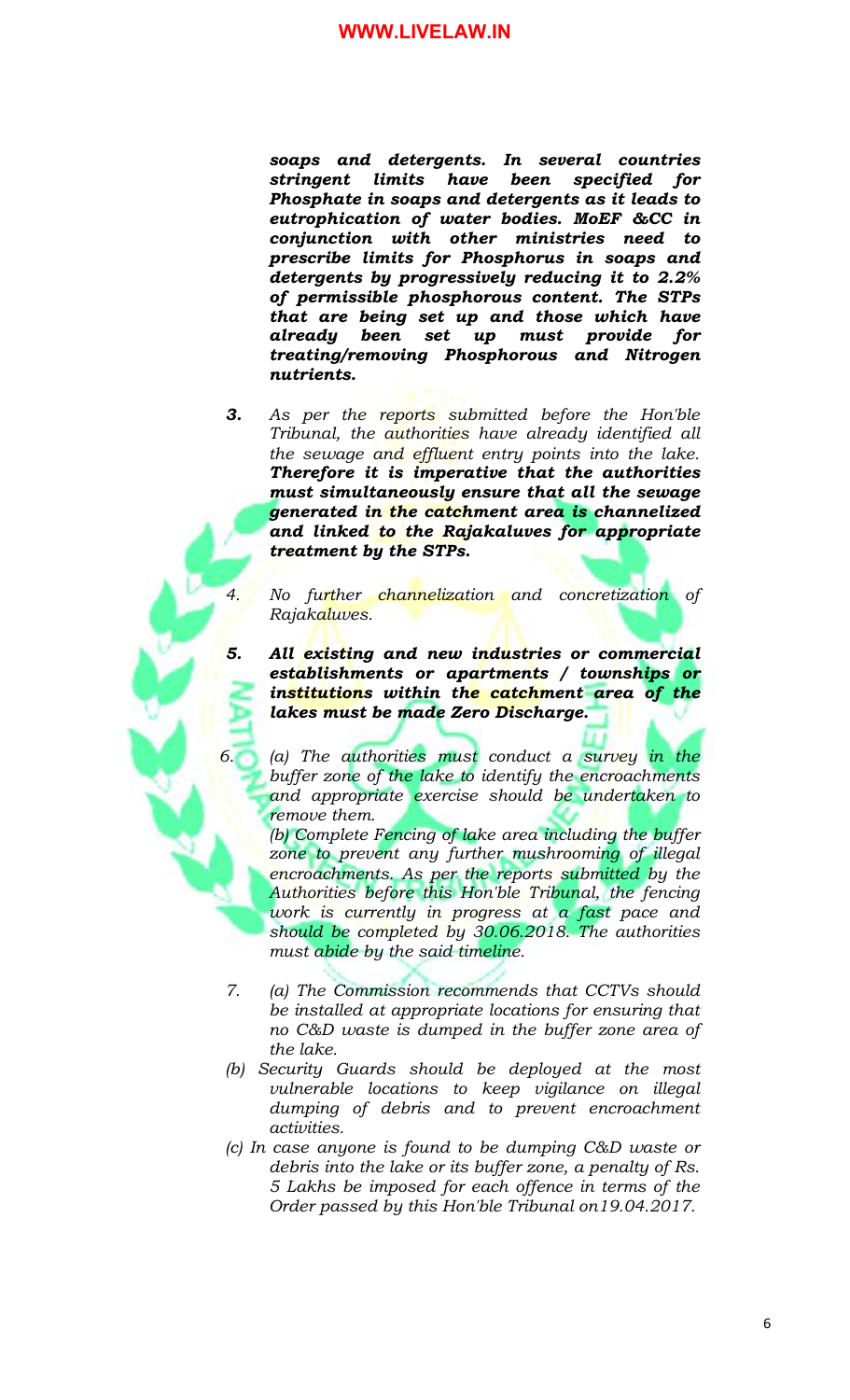- *8. No new facility or expansion of existing facility, whether for commercial or non-commercial purpose, to be permitted within the territorial jurisdiction of Municipal Corporations of catchment area of the lake, which generates sewage, until the commissioning of the STPs except public toilets.*
- *9. No new facility or expansion of existing facility within 75 meters (buffer zone) of Rajakaluves / SWDs to be permitted. No fresh permission or sanction ought to be given by the municipal authorities to any project or facility within the buffer zone.*
- *10. Structures, between 30-75 meters of Rajakaluves, which have already been constructed prior to 07.05.2015 (Forward Foundation Judgment) but are uninhabited, not to be occupied without the prior permission of the Hon'ble Tribunal and in any event not until the commissioning of the STPs in order to prevent generation of more sewage.*
- *11. Structures between 30-75meters of Rajakaluves, which are under construction, be restrained from constructing further without the prior permission of the Hon'ble Tribunal and in any event not until the commissioning of the STPs.*
- *12. Permission or sanction or consent or EC for structures between 30-75 meters of Rajakaluves where construction was below 25% of the total built up area as on 07.05.2015 (Forward Foundation Judgment) be withdrawn. The Hon'ble Tribunal may issue appropriate directions and orders keeping in view the interests of the buyers who would eventually suffer financial loss.*
- *13. Strict Compliance of environmental laws for apartments/ townships or commercial establishments:*

| Sl. | Violation                                                                                                                                                                                 | <b>Environmental Damage</b>                  |
|-----|-------------------------------------------------------------------------------------------------------------------------------------------------------------------------------------------|----------------------------------------------|
| No  |                                                                                                                                                                                           |                                              |
| 1.  | Where STP is required as $\mid$ Rs. 10 Lakhs per month<br>per the EC/ Consent, but   from the date of completion<br>the<br>constructed the STP despite   completion<br>generating sewage. | facility has not certificate or date<br>οf   |
| 2.  | Where actual capacity of $\mathsf{Rs.}$ 20,000/- per day from                                                                                                                             |                                              |
|     | <i>STP</i><br>capacity as shown in the                                                                                                                                                    | is less than the the date of inspection till |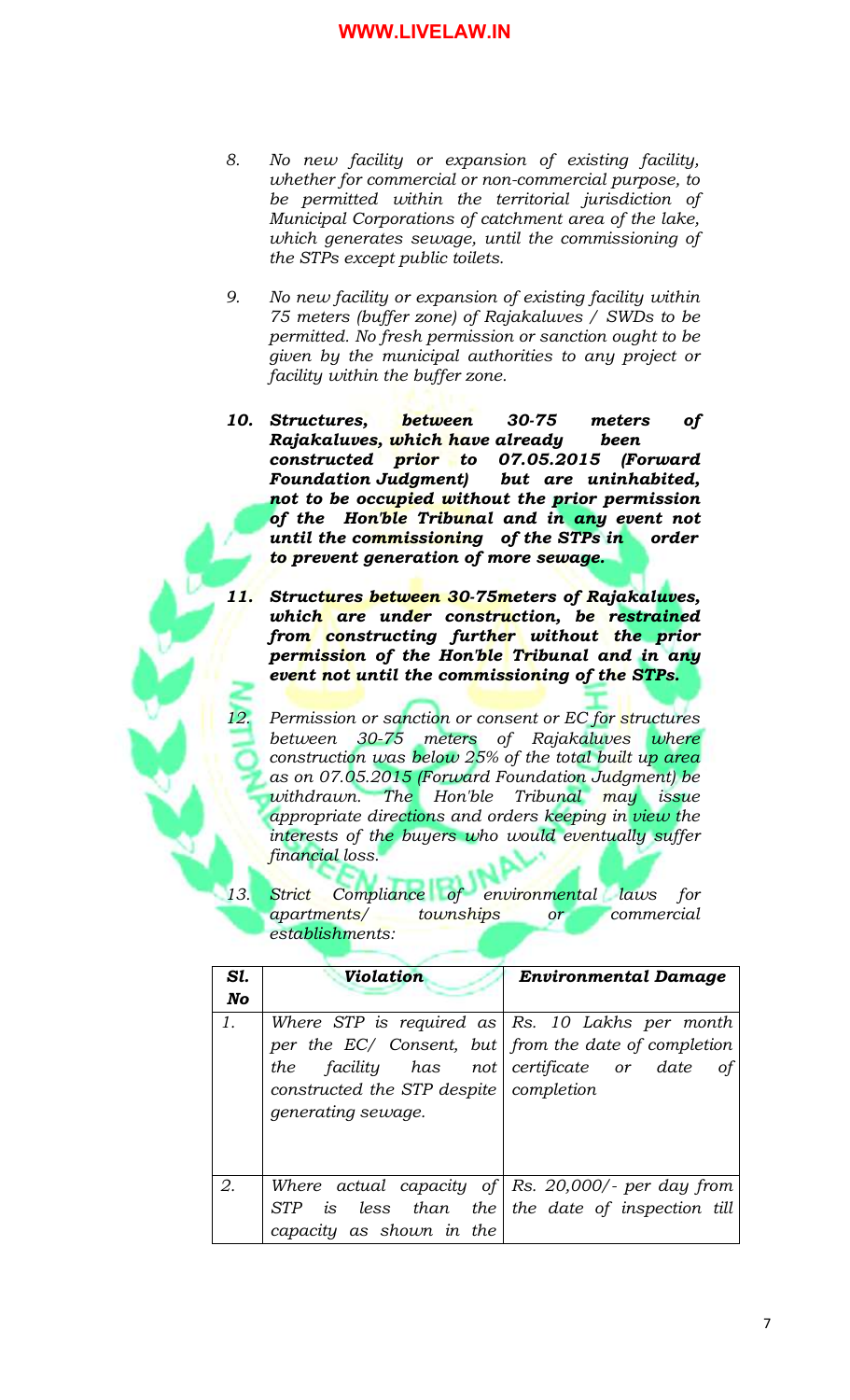|    | EC/ Consent.                                                                                                                                                                                                                                                | final upgradation.       |
|----|-------------------------------------------------------------------------------------------------------------------------------------------------------------------------------------------------------------------------------------------------------------|--------------------------|
| 3. | Where the number of flats/ $\vert$ Rs. 1 Lakh per unit per<br>units actually constructed is<br>more than the number of construction until the grant<br>flats / units disclosed to $\sigma$ of fresh requisite consent.<br>KSPCB while obtaining<br>Consent. | month from the date of   |
| 4. | Where $STP$ is not<br>functioning or parameters<br>are not being met or<br>untreated sewage is being<br>bypassed from the STP or<br>being otherwise diverted.                                                                                               | Rs. 5 lakhs per default. |

*All damages so collected to be deposited in a separate account to be maintained by CPCB and to be exclusively utilized for upgradation, control and management of sewage.*

- *14. The estimated 480 MLD of sewage, which flows into Bellandur Lake eventually via Varthur Lake, finally discharges into South Pinakini River, a tributary of River Cauvery. Hence, it would be advisable that the desiltation process of Bellandur Lake commences after reasonably treated water has reduced the pollutants, which have proved to be ecologically fatal for the lake. As per the material on record, admittedly the storage capacity of the lake has decreased by 71.45%. Once the quality of water has improved, it would be ecologically fair that the treated water flowing from Rajkaluves into Bellandur is diverted towards the waste were leading to Varthur Lake. Thereafter the task of de-silting and desedimentation ought to be undertaken. The process of desilting and de-sedimentation would restore the original storage capacity and ecology of the lake.*
- *15. The Commission observed that the current exercise of de-weeding is not only slow but also futile as the growth rate of the weeds is much more than the rate at which is being removed due to unhampered inflow of nutrients through the sewage. The Commission is of the view that the exercise of de-silting and de-weeding can be carried out simultaneously since the water content would be substantially reduced due to the diversion of treated water. Post completion of de-silting and desedimentation process, the diversion so created for treated water can be removed.*
- *16. Post removal of waste from the Lake and from the Rajakaluves, the State ought to prepare a detailed project report with respect to disposal of the same.*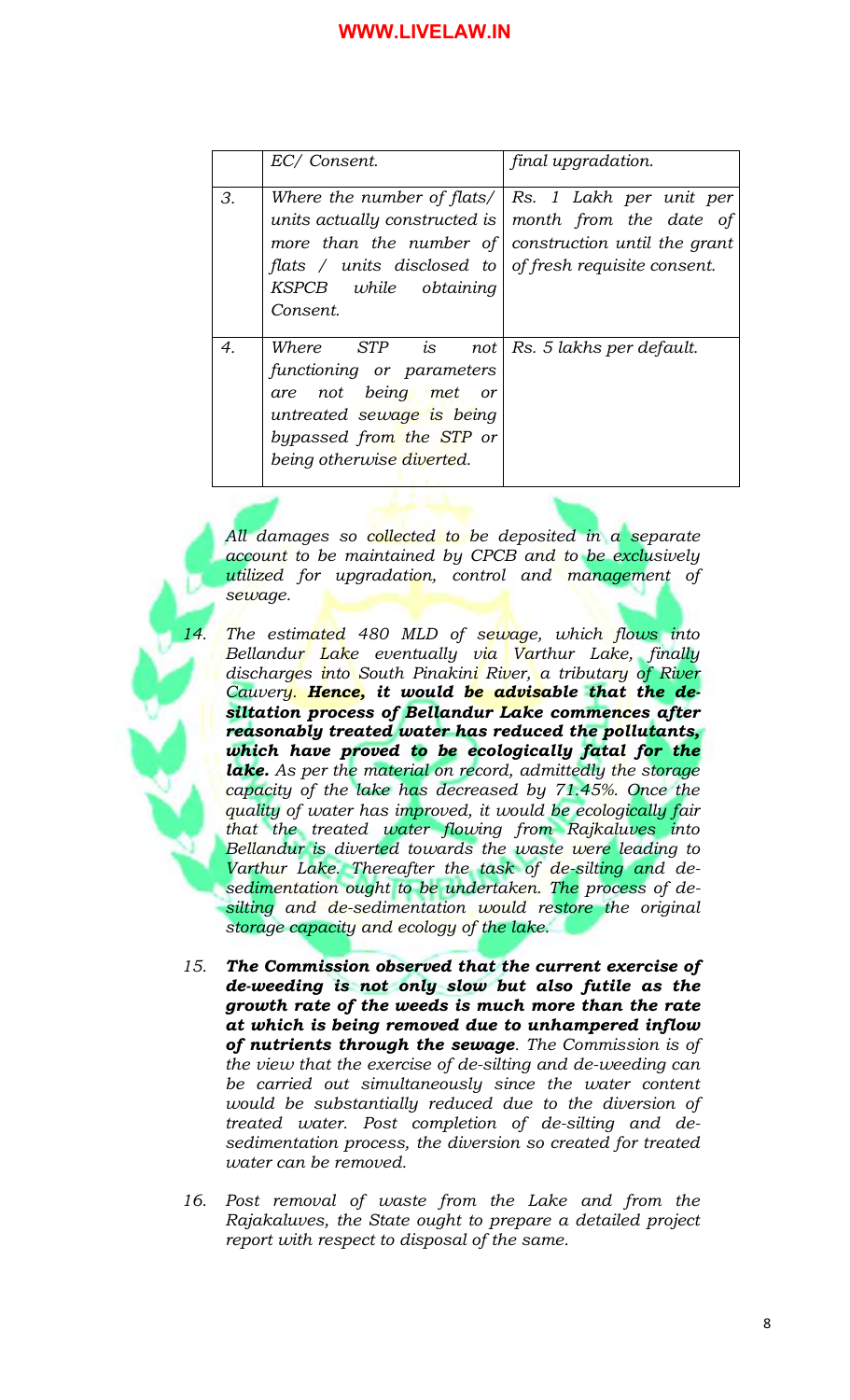- *17. The Commission is of the view that after achieving the above, the authorities must install adequate number of water fountains in order to sustain ecology of the lake water.*
- *18. The Commission recommends constitution of a Task Force of experienced senior officers consisting of BDA, KSPCB, Minor Irrigation Department, Lake Development Authority, CPCB and a Professor from IIS for strict and timely implementation of the present recommendations. The Task Force can be headed by an independent individual preferably a former Expert Member of the Hon'ble Tribunal who may, after taking assistance of the other members, submit monthly action taken reports to this Hon'ble Tribunal.*
- *19. The approximately over 1.5 km road laid upon the lake bed and within the boundary of Varthur lake by dumping of C & D debris should be removed forthwith. The entire project including laying of pipeline as per work order was to be completed within 24 months from June 2016.*
- *20. Hon'ble Tribunal may order an independent enquiry to examine the guilt of the officers involved in the dumping of thousands of Cubic meter of C & D debris on the Varthurlake bed for an ostensible object of laying of pipeline.*
- *21. Apparently there is absolute non-compliance of Construction and Demolition Waste Management Rules, 2016. The concerned authorities in compliance with the said rules should identify appropriate suitable sites for deposit of C & D debris. All environment clearances granted prior to or after the notification of the C & D Rules 2016 must comply with the same."*

(Emphasis added)

10. This Tribunal accepted the report and recorded that there was a serious failure on the part of the State of Karnataka and its Authorities in protecting the lakes by keeping it clear and free from encroachments. Accordingly, the Tribunal directed: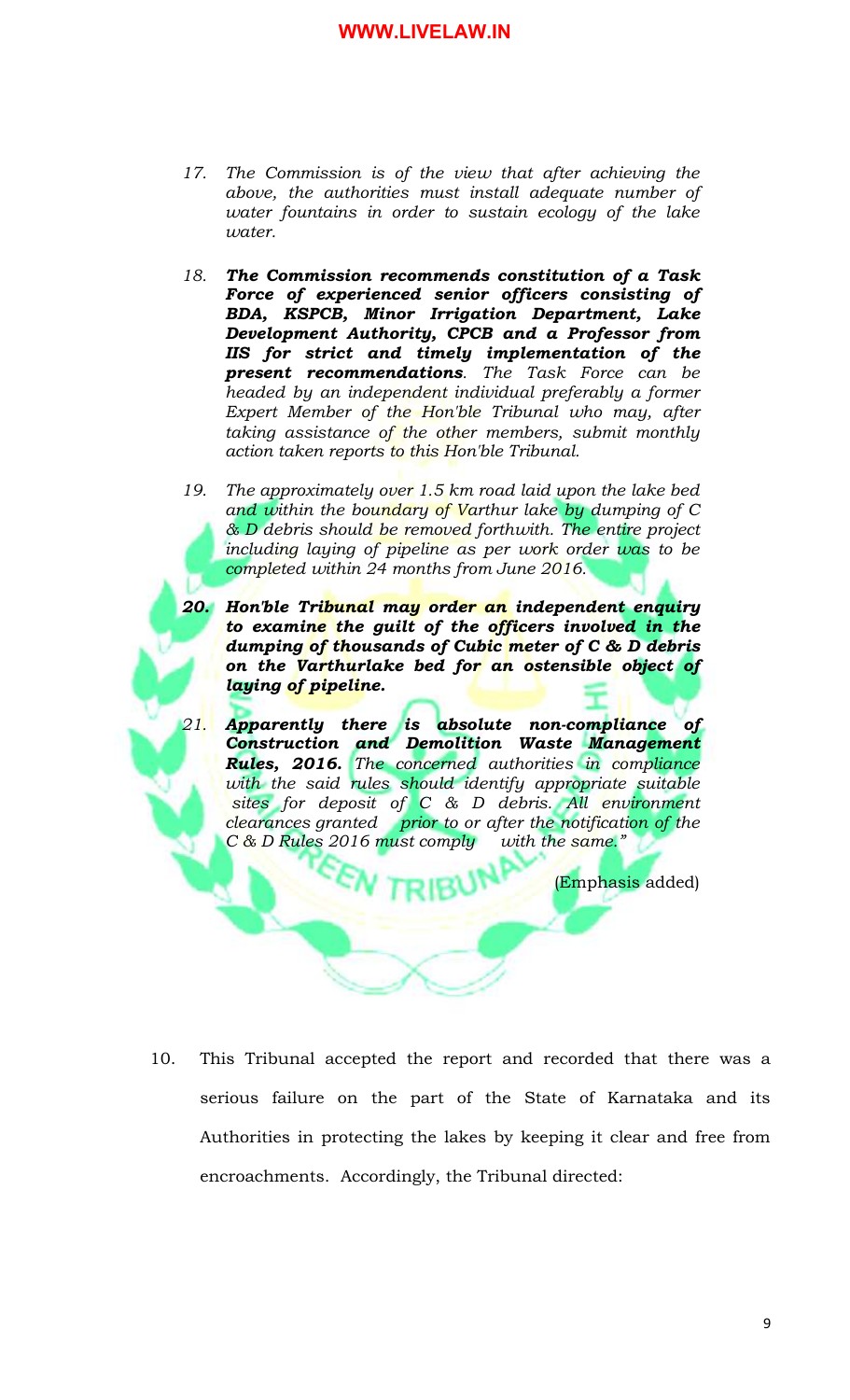*"25. There is thus, clear need to require the State and the BBMP to forthwith perform their duties to remedy the situation by preparing the requisite action plan, providing funds. Inspite of admitted grave situation, the State/BBMP have not taken any coercive measures against polluters or the concerned officers for their failure. No prosecution is shown to have been launched. No serious steps are shown to have been taken to remedy the situation. Thus, the State and BBMP are also liable to pay compensation for the past failure. We have heard detailed submissions on the subject as well as quantum of the amount to be paid/set apart and the mechanism to be followed.*

*26. Accordingly, having regard to the facts and circumstances, we find it appropriate and necessary to issue following directions:*

- *i. Recommendations of the Committee dated 31.05.2018 may be carried out with a view to ensure that no polluted waste water is discharged into the water bodies and no solid waste is dumped therein. The encroachments from catchment areas must be removed. Karnataka SPCB in consultation with the CPCB may set up Real Time Water Quality Monitoring Systems in three lakes at appropriate locations to monitor parameters which are critical like Dissolved Oxygen, Ammonia and others. The online date may be displayed for information. The activities around the three lakes may also be monitored by using drones and satellite imageries.*
- *ii. Overall responsibility to carry out these directions will be of the Additional Chief Secretary, Urban Development (UD), Karnataka and the BBMP. An action plan be prepared by the State/BBMP forthwith, within one month from today, indicating the timelines for the actions including*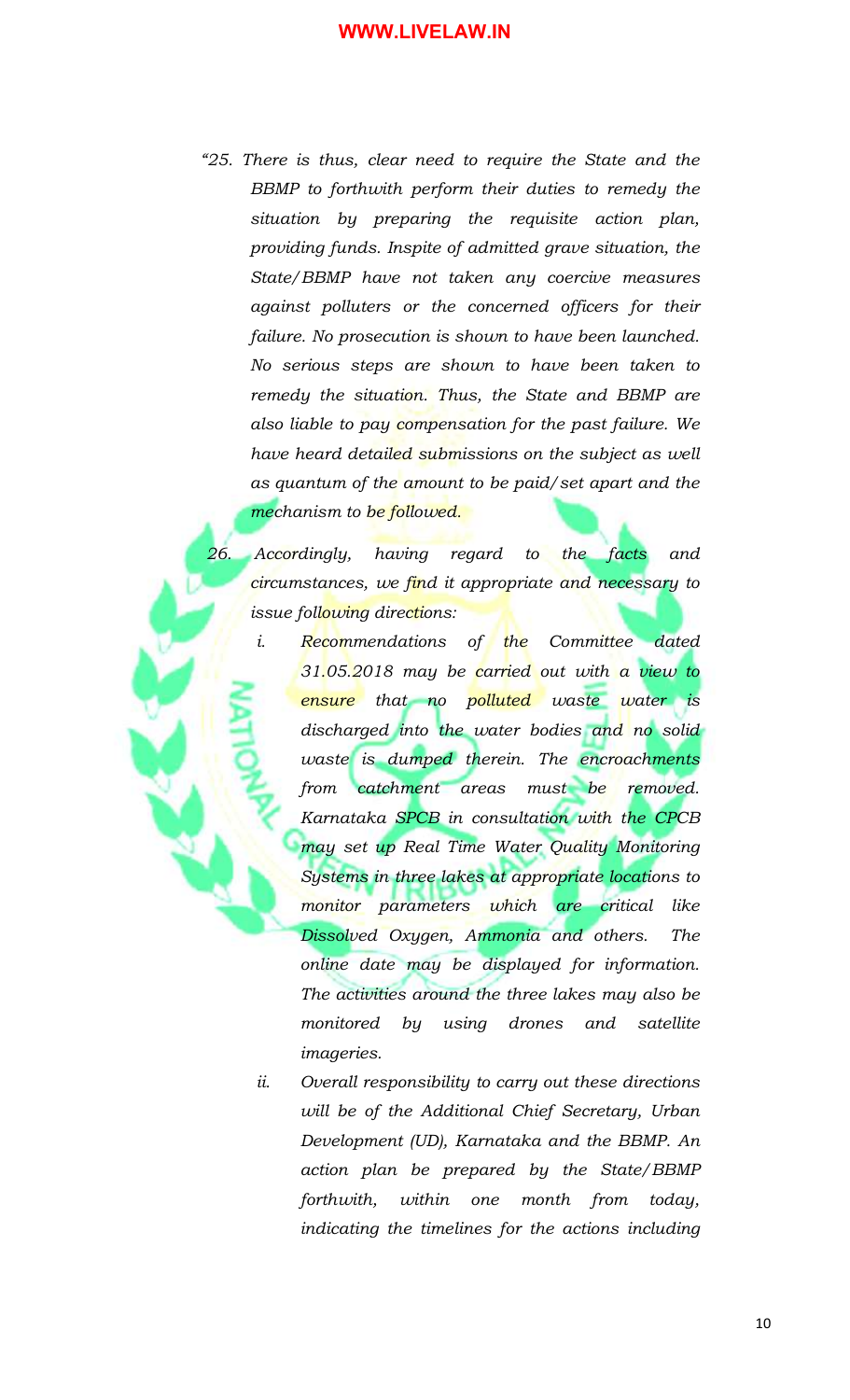*the budgetary provisions and same should be placed on the website of State UD and BBMP. Execution of such plan may be completed by 30.06.2019.* 

- *iii. The compliance of the above directions will be overseen by a Committee as follows:*
	- *A. Justice Santosh Hegde, former Judge, Supreme Court of India – Chairman*
	- *B. Professor T.V. Ramachandra, Indian Institute of Science, Bangalore- Member*
	- *C. Nominee of Central Pollution Control Board who should be a senior level officer- Member*

*D. Nominee of the Karnataka Pollution Control Board- Member.*

- *iv. KSPCB may provide logistics support to the Committee and coordinate as per directions of the Chairman of the Committee.*
- *v. The Committee will have such powers as are necessary to ensure execution of this order within reasonable time. The State and all concerned Authorities will cooperate and provide all assistance as may be necessary. The Committee may issue necessary instructions to the authorities from time to time for the purpose. The Committee will be at liberty to co-opt any other expert or take assistance from such person or persons as may be deemed necessary.*
- *vi. The Committee may set up its own website for receiving and disseminating information and suggestions, including inviting volunteers, as may be deemed proper. Achievements may be put on website so that the same can be replicated wherever relevant.*
- *vii. The Committee may oversee the timelines in the action plan to be prepared by the State UD of Karnataka/ BBMP.*

11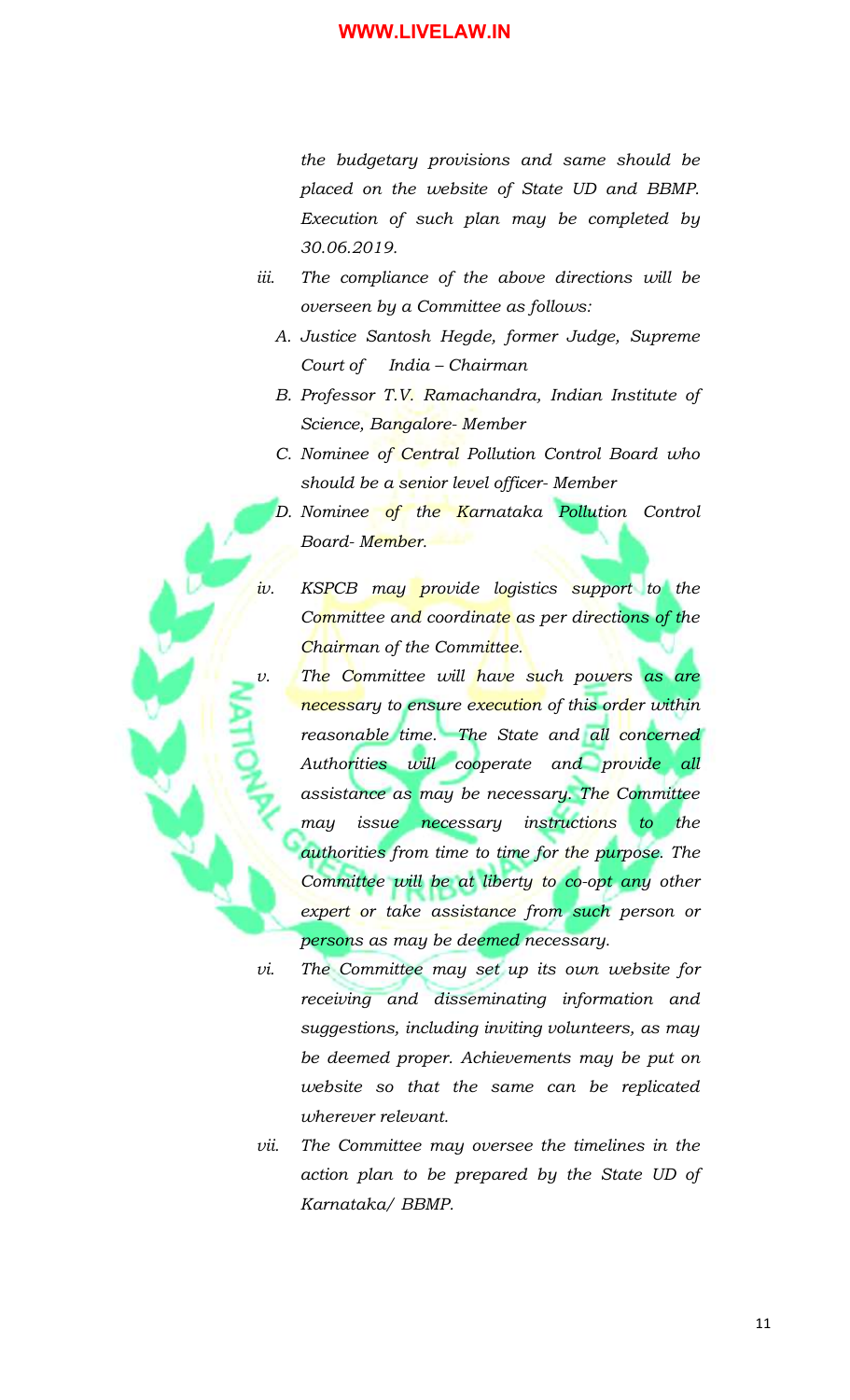- *viii. The State of Karnataka will transfer an amount of Rs. 500 crores in an Escrow Account for execution of the action plan within one month from today.*
- *ix. The State of Karnataka will deposit a sum of Rs. 50 crores by way of interim compensation for restoration of the environment with the CPCB. For delay, an interest @ 12% will be payable.*
- *x. The BBMP will be required to deposit a sum of Rs. 25 crores in this regard to CPCB separately in the same manner as (ix).*
- *xi. Out of the amount so deposited, a sum of Rs. 10 crores will be transferred by CPCB to the Karnataka PCB. The SPCB will defray all expenses of the Committee to provide logistics or otherwise.*
- *xii. The amount can be recovered by the State/BBMP from polluters and the erring officers.*

- *xiii. The State of Karnataka will furnish a Performance Guarantee to the CPCB to execute the action plan in a time bound manner, subject to the timelines being approved by the above Committee. The Performance Guarantee will undertake to pay amount of Rs. 100 crores for the failure in the execution of the action plan before 30.06.2019.*
	- *xiv. The State of Karnataka must identify and declare the persons responsible for executing the action plan and any failure in their performance should be recorded and considered favourably or otherwise for their career progression.*
- *xv. Similar exercise as (xiv) may be undertaken to identify officers responsible for failure in the past. Such exercise may be completed within three months from today.*
- *xvi. Since failure of preventing the pollutants being discharged in water bodies (including lakes) and failure to implement solid and other waste*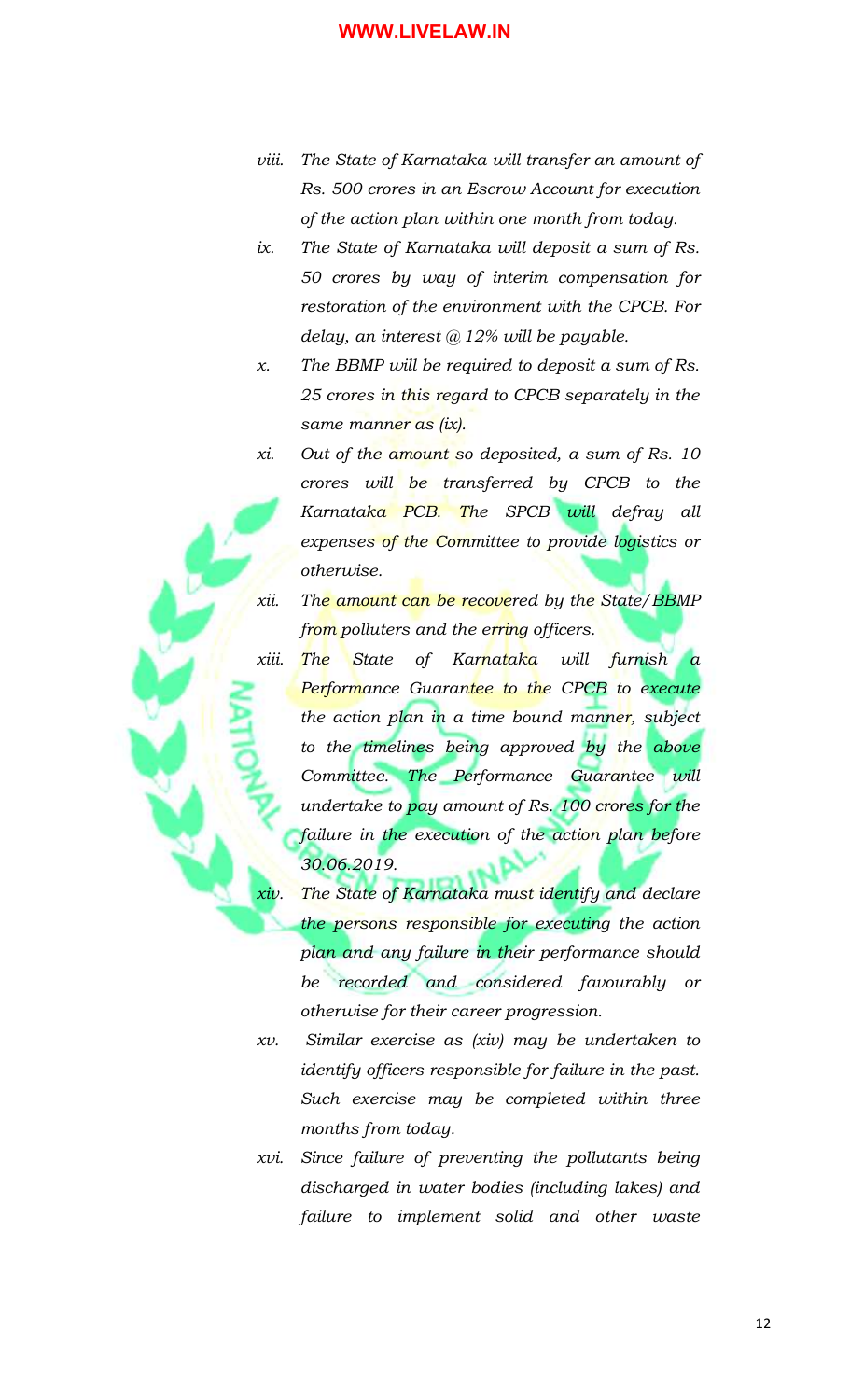*management rules are too frequent and widespread, the CPCB must lay down specific guidelines to deal with the same, throughout India, including the scale of compensation to be recovered from different individuals/authorities, in addition to or as alternative to prosecution. The scale may have slabs, depending on extent of pollution caused, economic viability, etc. Deterrent effect for repeated wrongs may also be provided.* 

*xvii. MoEF&CC may specify limit for phosphorus in soaps and detergents to prevent damage to the environment and public health."*

- 11. The matter has been put up for consideration in the light of interim report of the Committee dated 27.05.2019 and final report dated 20.09.2019.
- Sh. Raj Panjwani, Sr. Advocate, on being asked by this Tribunal, has prepared a brief analysis of the report in the light of directions of this Tribunal and comments of the Committee. We have gone through the analysis report furnished by the learned Amicus. Learned counsel for the State of Karnataka is not equipped with the relevant information to respond to the report though matter was earlier adjourned for the purpose. We are of the view that once the matter was listed before this Tribunal, the learned counsel should have taken all the instructions and collected all the information for proceeding in the matter.
	- 13. Be that as it may, from the analysis presented by learned Amicus and perusal of report of the Committee there is patent non-compliance in critical areas by the State and its Authorities. Beyond saying that the work was in progress, there is no specific information of the status of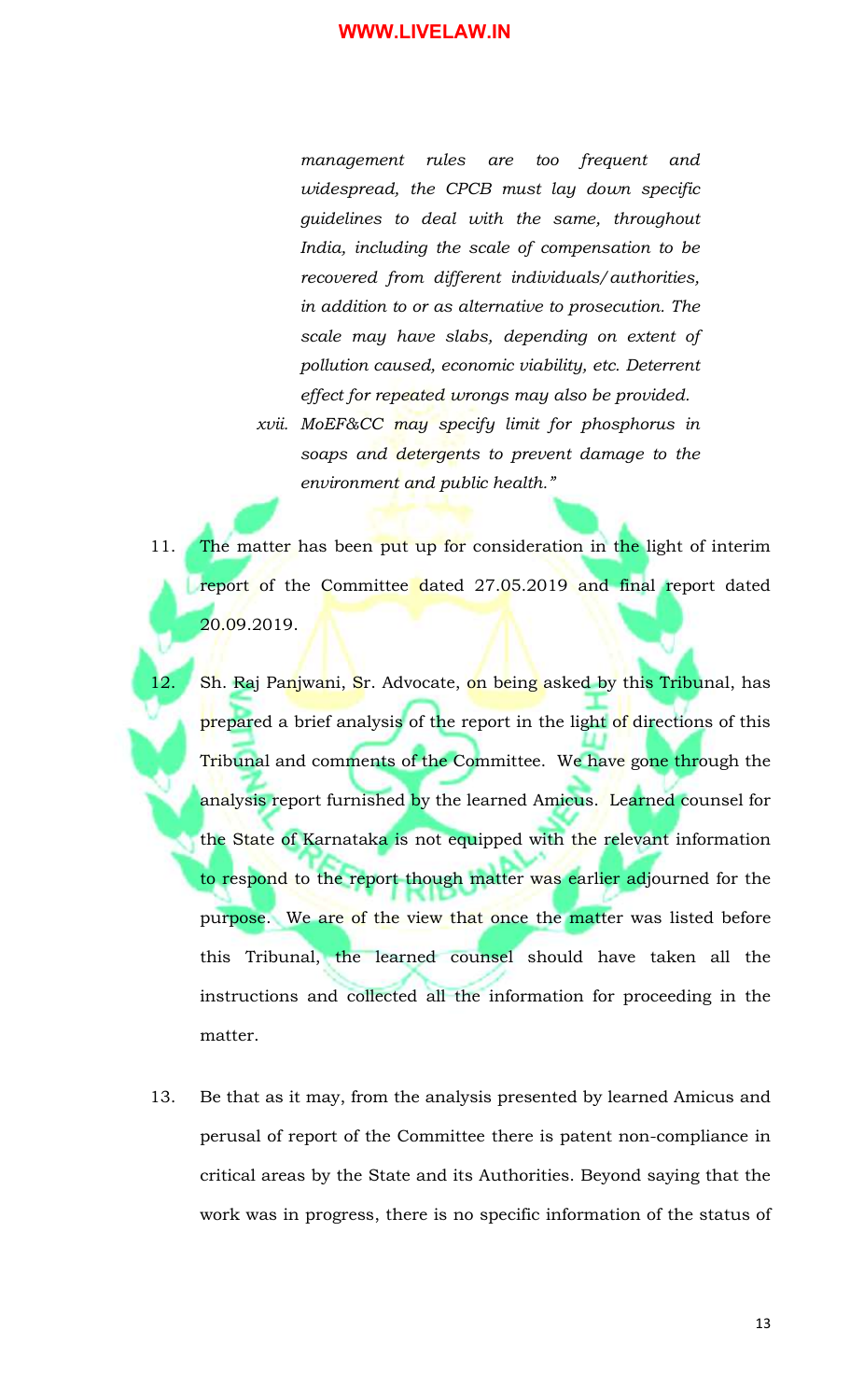STPs to be constructed with learned counsel for the State. The Committee has noticed from the submissions made by the State PCB that treated water was being allowed to flow into the UGB network to mix with the sewage and then to flow into the STP to get recycled for the second time without any purpose. Fencing of the lake area to prevent encroachments has not been done. The illegal colony in the lake belt has not been shifted. CCTV cameras and watch towers have not been installed. Marshals and watchmen have not been deployed. There is no information about maintenance of buffer zones at the lakes and Rajkaluves. Compensation already determined has not been recovered on a specious plea that notification was to be issued which is wholly unnecessary to comply with the binding orders of this Tribunal. De-silting and de-weeding has not been done as directed. Road was illegally constructed within the lake by dumping C&D debris which has not been removed. There is no information about setting up of Real Time Water Quality Monitoring Systems. There is no information about action taken against the erring officers. There is also non-compliance with regard to deposit of Rs. 25 Crores by BBMP and furnishing of performance guarantee in the sum of Rs. 100 Crores by the State of Karnataka for which there is no explanation. It is not necessary to set out all the deficiencies in compliance of directions of this Tribunal. Suffice it to say that the State of Karnataka has shown lack of concern on such a sensitive matter in spite of stringent orders of this Tribunal which is not conducive to the rule of law.

14. In view of the above, we direct that the deficiencies in compliance be rectified forthwith and compliance ensured in terms of order dated 06.12.2018.